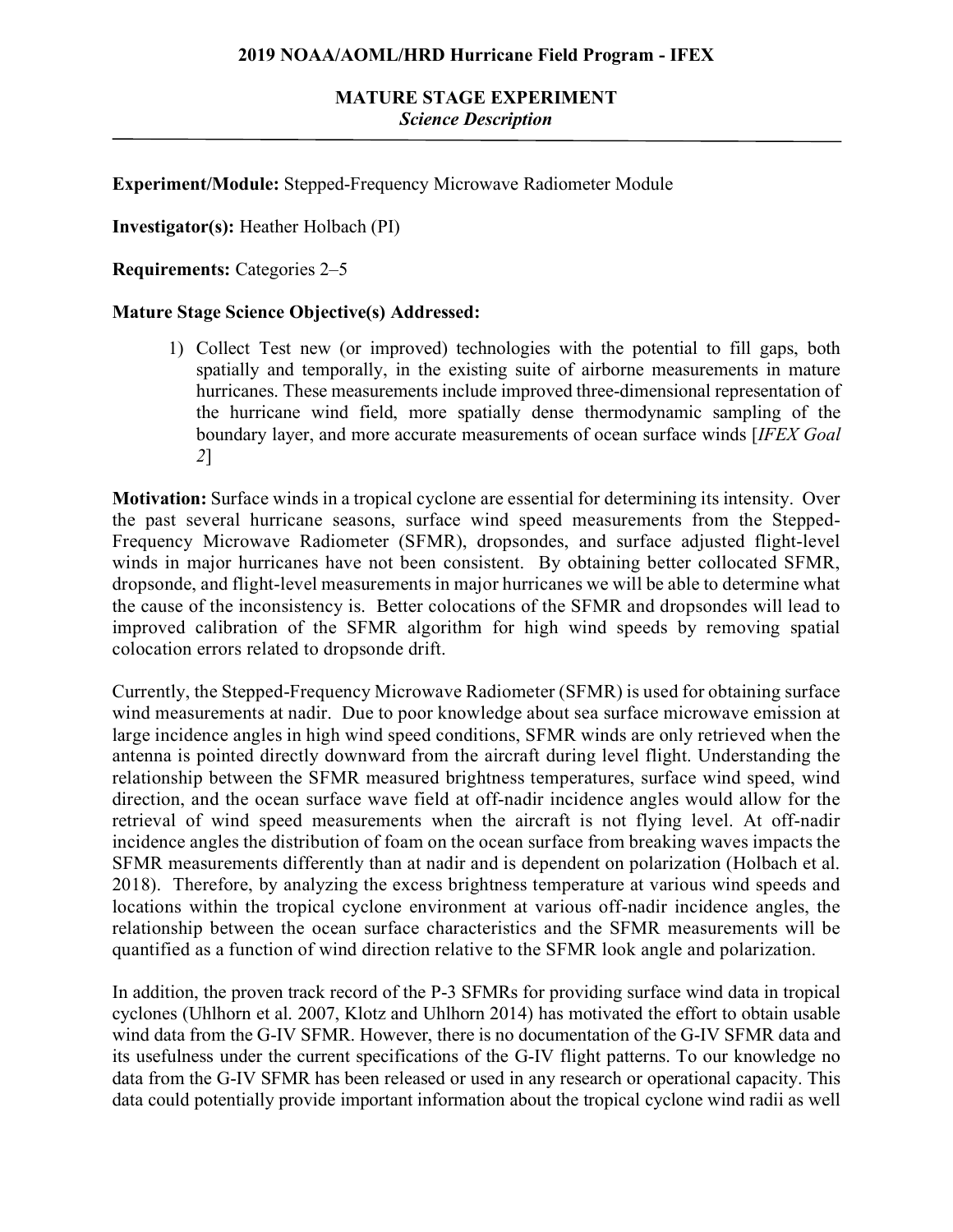# **MATURE STAGE EXPERIMENT** *Science Description*

as for mapping the environmental surface winds. The goal of this module is to validate the G-IV SFMR data with reliable, coincident P-3 SFMR data in the full spectrum of wind speeds and rain rates.

**Background:** Historically, the SFMR has primarily served as a research instrument that measured surface wind speeds and rain rates in hurricanes. As early as 1980, data were collected to estimate surface wind speeds from the breaking waves on the sea surface, but they were used in a limited capacity due to various errors. Beginning in 1998-1999, SFMR data were regularly collected on the P-3 aircraft with reasonable estimates of wind speeds, but an algorithm upgrade in the mid-2000s significantly improved the data. The SFMR still struggled at the low wind regime and within rainy conditions, which prompted a second algorithm update that became operational in 2015. Since the 2015 update, more SFMR data has been collected in major hurricanes, which has revealed some potential issues with the high wind speed portion of the algorithm that require further investigation.

Currently, if the aircraft pitch or roll angle exceeds a threshold of  $\pm 5^{\circ}$ , wind speeds and rain rate are not reported for the SFMR. These thresholds result in wind speeds not being provided when the aircraft turns or if the aircraft exceeds the pitch threshold, for example, while flying a constant pressure surface through the eyewall where the highest wind speeds are usually measured. By improving our understanding of the physics of the air-sea interaction between the wind and sea surface in the extreme environment of tropical cyclones, it will be possible to develop corrections for the SFMR algorithm to obtain wind speed measurements when the aircraft is not flying level.

An SFMR was also installed on the G-IV, but it has several additional factors with which to contend. Because of the aircraft altitude, the footprint size is ~4 times larger than the SFMR on the P-3. The SFMR on the P-3 was designed to only interpret rain below the melting level because the P-3 normally operates at those altitudes. The G-IV must not only interpret rain, but also ice particles in the column between the flight-level and melting level. The combined factors call into question the G-IV SFMR ability to produce reasonable wind speeds (and rain rates) along the flight track.

A third SFMR (upward looking) was installed on the P-3, NOAA42, to take measurements of the air column above the aircraft. This data has not been used in any research or operational capacity either, but could prove very useful for the G-IV SFMR validation. Figure 1 provides a schematic of the footprint size and coverage for the three SFMR instruments based on standard flight altitudes of 42,000 ft and 10,000 ft for the G-IV and P-3, respectively. Note that this schematic is not to scale.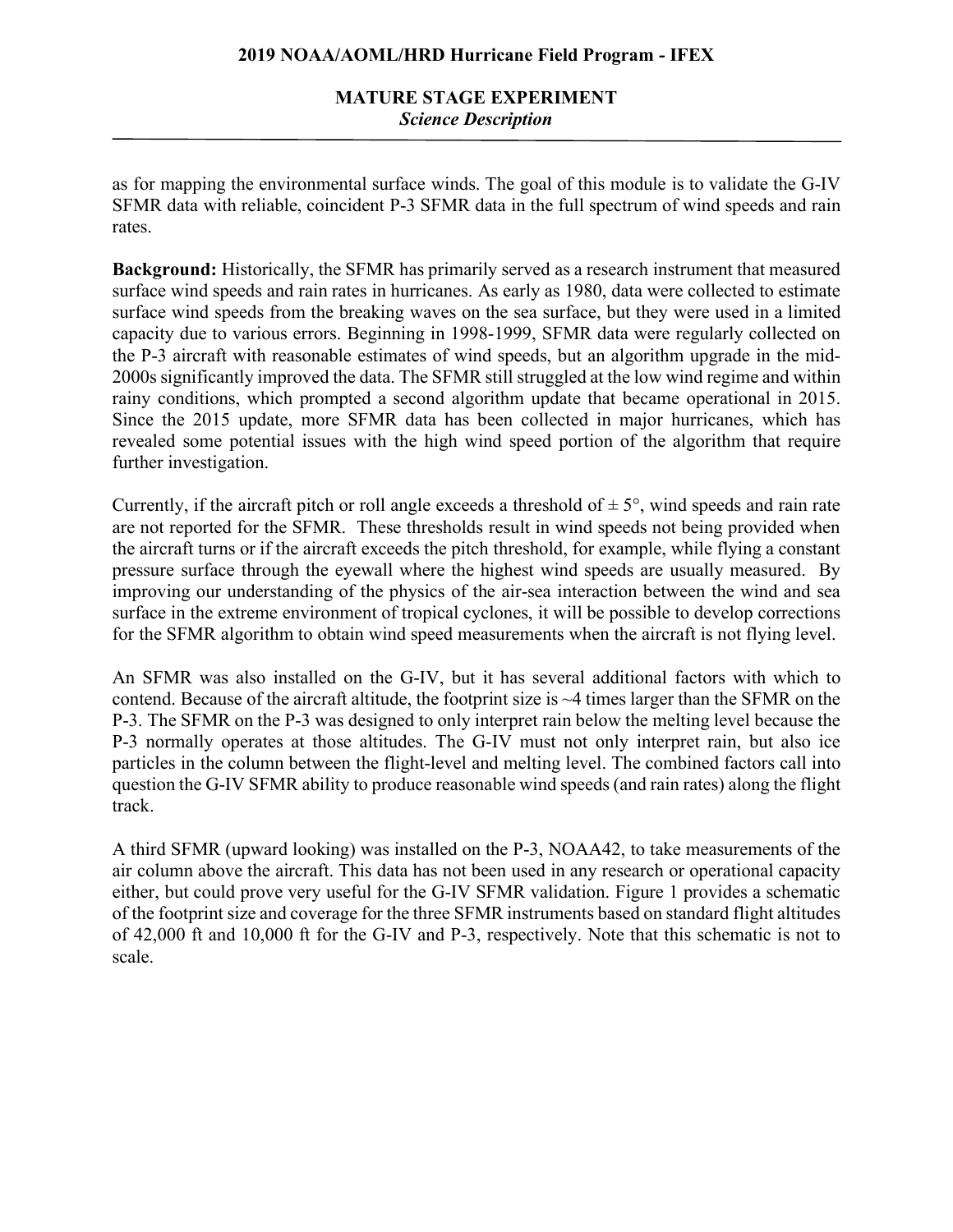### **MATURE STAGE EXPERIMENT** *Science Description*



*Figure 1. A schematic figure of the footprint coverage for the various SFMR instruments is provided. Also indicated are the normal operating altitudes of each aircraft. This schematic is not to scale.*

# **Hypotheses:**

- 1. Collecting directly collocated SFMR and dropsonde data will reduce errors in the high wind speed portion of the SFMR algorithm.
- 2. Collecting high-incidence angle SFMR data will allow for quantification of the changes in the SFMR brightness temperature at off-nadir incidence angles that are related to the wind direction relative to the SFMR look angle and polarization.
- 3. Comparison of coincident G-IV and P-3 SFMR data will necessitate modifications to the G-IV SFMR processing and/or algorithm to account for the additional impacts on the received signal. It is expected that if the G-IV uses the P-3 processing algorithm, there will be noticeable deficiencies in the returned values.

### **Aircraft Pattern/Module Descriptions (see** *Flight Pattern* **document for more detailed information):**

The goal of the P-3 SFMR validation module is to collect collocated high wind speed ( $\geq 100$ ) kts) SFMR and dropsonde data. For the single aircraft P-3 SFMR validation module, either P-3 (NOAA42 or NOAA43) can be used. The P-3 will fly inbound through the eyewall releasing a dropsonde targeting the surface wind speed maximum. The P-3 will then enter the eye and turn outbound approximately 30–40° azimuthally downwind of the inbound leg to overfly the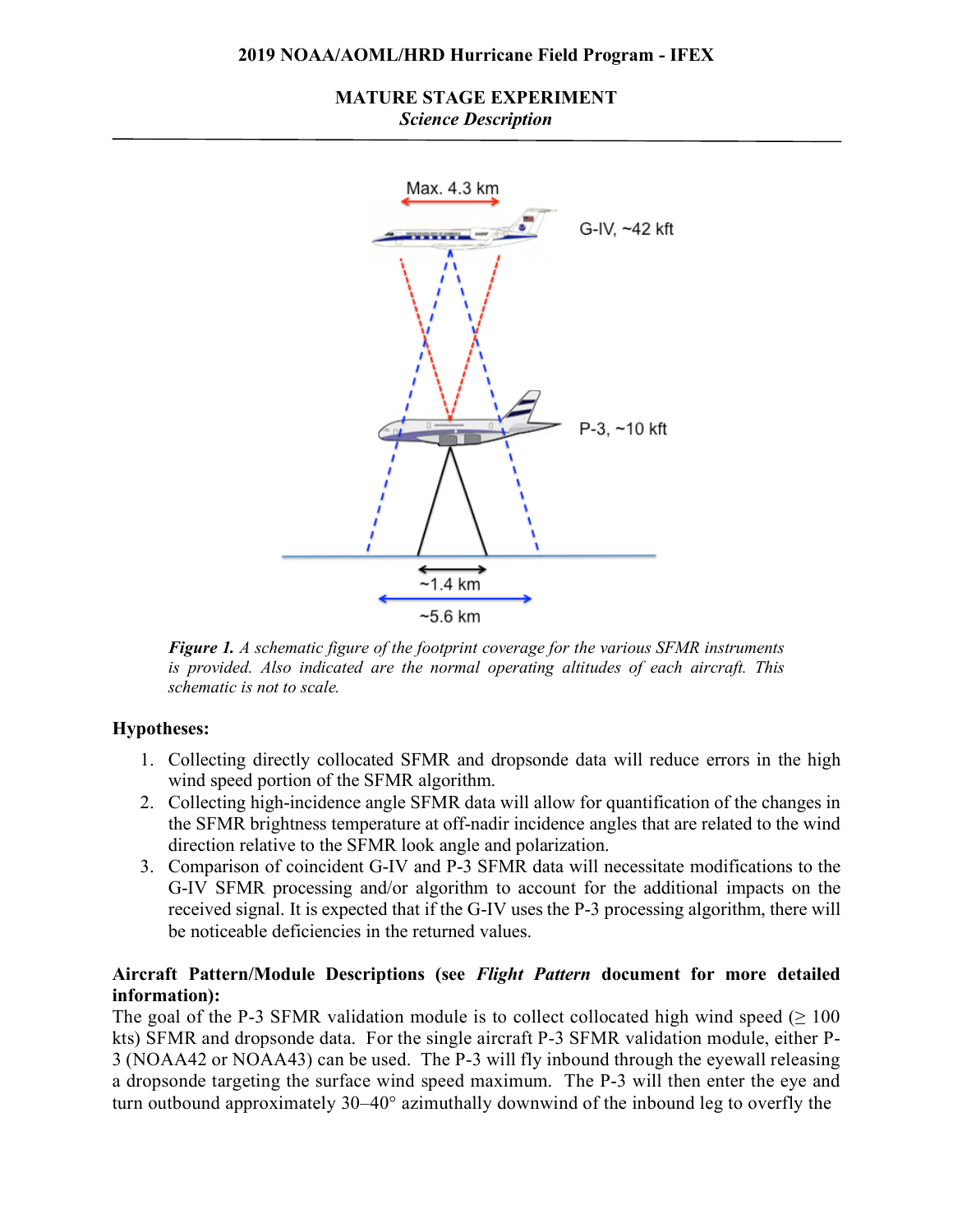# **MATURE STAGE EXPERIMENT** *Science Description*

splash point of the dropsonde. It may be necessary to adjust the azimuthal separation of the inbound and outbound legs to account for eye size, storm strength, and flight altitude. Dropsondes released in hurricanes with smaller eyes tend to drift further downwind that those released in larger eyes. Dropsondes will also drift further downwind in stronger winds, especially if the layer of strong winds is deeper and dropsondes released from higher altitudes will have more time to drift further downwind.

For the two aircraft P-3 SFMR validation module, one P-3 (preferably NOAA 43) will fly inbound and release a dropsonde targeting the surface wind speed maximum. The second P-3 (preferably NOAA42 with IWRAP) will fly inbound 30–40° downwind of the first P-3 and approximately 5-6 minutes later to overfly the splash location of the dropsonde. The two aircraft can be at different altitudes. As in the single P-3 module, it may be necessary to adjust the azimuthal separation of the two P-3s to account for eye size, storm strength, and flight altitude.

For the SFMR high-incidence angle module, preferably, two down-looking SFMRs should be mounted on the P-3 aircraft. The operational wing-pod mounted SFMR should be operating as usual. A second SFMR is to be mounted parallel to the latitudinal axis of the airframe (rotated 90° from the operational position).

When the aircraft rolls, the operational SFMR will be collecting off-nadir data at H-pol and the second SFMR will be collecting off-nadir data at V-pol, simulating the data that the SFMR would collect when the aircraft pitches. The high-incidence angle modules can be flown during any mission with any flight pattern and are designed to obtain SFMR measurements in various locations of the tropical cyclone environment at several different wind speeds during constant banked aircraft turns at several different roll angles, specified below. A full pattern for each module consists of three complete circles for each specified roll angle. It is important to maintain as constant of a roll angle, pitch angle, and altitude as possible. A dropsonde and AXBT pair should be released at the beginning of the pattern. The wide swath radar altimeter (WSRA), if available, should also be obtaining measurements during the pattern for analysis of the ocean surface characteristics. The wave spectra obtained by the WSRA will allow for a more accurate investigation of the sensitivity of the SFMR to the surface wave characteristics. It is ideal to fly these modules in rain-free areas as to reduce the impact of the atmospheric emission on the SFMR measurements and to obtain measurements in regions of moderate to heavy precipitation, as deemed safe by the aircraft pilots, in order to understand the impact of varying the path length of the precipitation.

#### Module Options:

- 1. Zero wind, high incidence angle response
	- This module is designed to determine the antenna pattern corrections and possible impacts of sun glint
	- Fly circles at roll angles of 15, 30, 45, and 60 degrees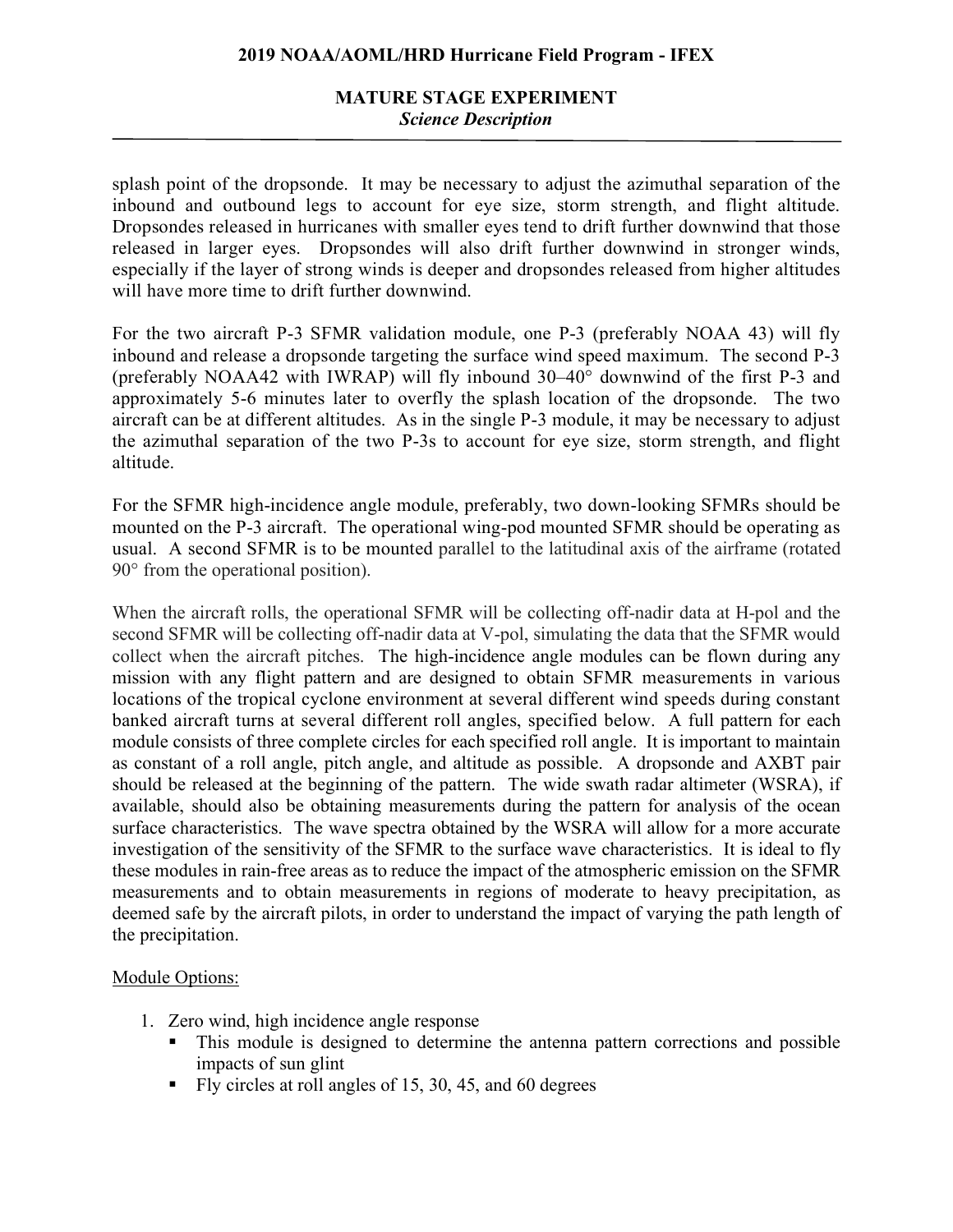- 2. Moderate wind response  $({\sim}15 \text{ m s}^{-1}, 30 \text{ kts})$ 
	- This module is designed to understand the mixed "phase" (i.e., foam vs roughness contributions to brightness temperature)
	- § Fly circles at roll angles of 15, 30, and 45 degrees
- 3. Moderate winds  $(\sim 15 \text{ m s}^{-1}, 30 \text{ kts})$  and substantial swell or varying fetch length response
	- This module is designed to determine the sensitivity to stress
	- This can be performed on the way to the storm or in different sectors of the storm
	- § Fly circles at roll angles of 15, 30, and 45 degrees
- 4. Strong wind response  $(>30 \text{ m s}^{-1}, 60 \text{ kts})$ 
	- § This module should be flown in multiple storm quadrants (motion relative)
	- Fly circles at roll angles of 15, 30, and 45 degrees

Thus far, measurements have been obtained in all storm-relative quadrants (Figure 2). However, there is a lack of observation in the rear storm-relative quadrants. To develop a more complete composite picture, *we are particularly interested in obtaining measurements in the rear quadrants* of storms (motion relative) this season. We would also like to focus on regions with wind speeds greater than 20 m  $s^{-1}$  and regions of stratiform precipitation.



*Figure 2: Storm-relative locations of high-incidence angle SFMR observations obtained in previous seasons.*

The premise behind the G-IV SFMR validation module is fairly simple: coordinate small sections of overlapping flight tracks between the G-IV and P-3. It is expected that this module should fit into a larger experiment so as not to interrupt the overall goals of said mission. Because the G-IV and P-3 often fly very different patterns, the best way to have the aircraft overlap is using the circumnavigation pattern (see flight pattern document). This flight option would coordinate along the inner circumnavigation (G-IV), targeting an area that is experiencing intermittent but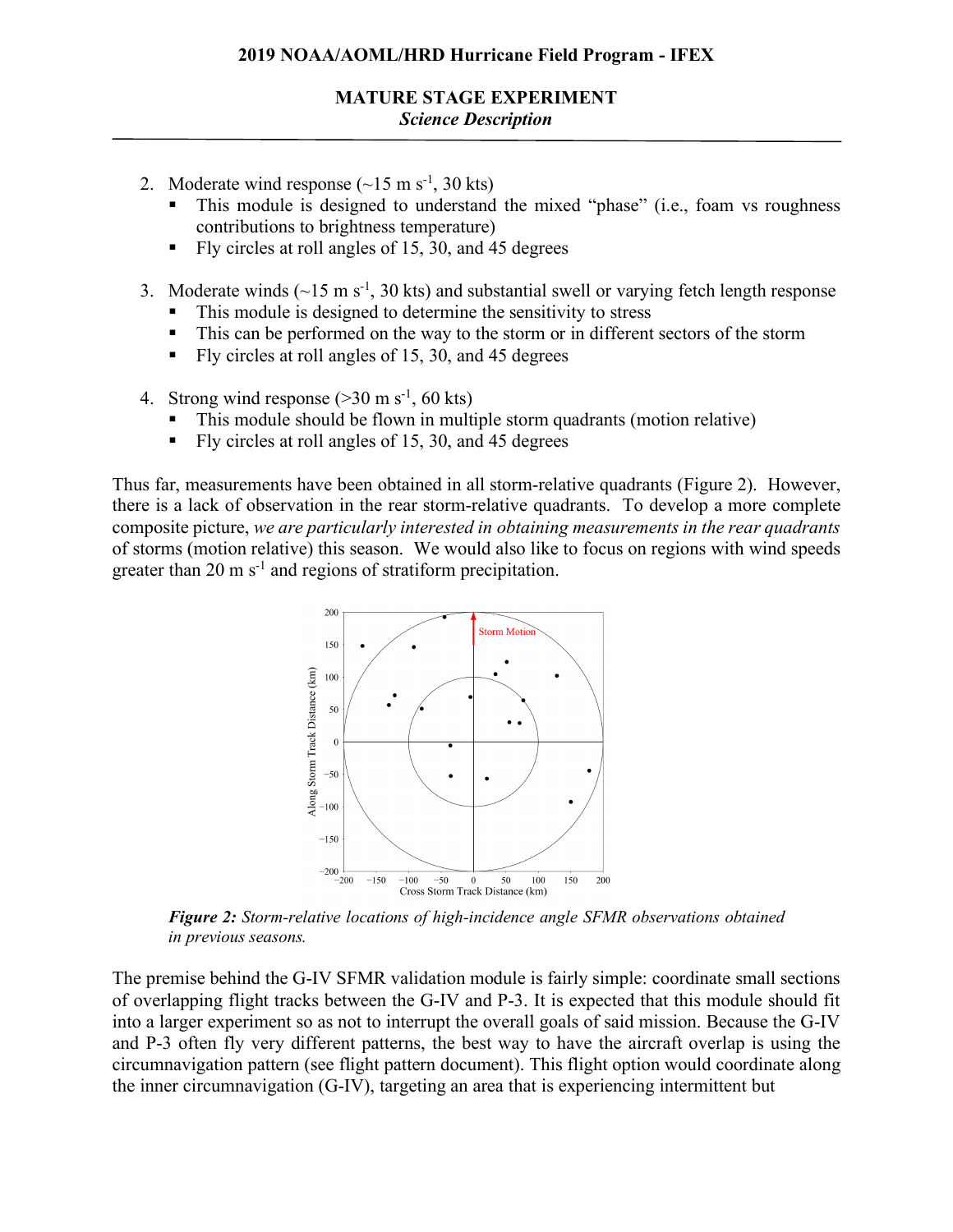# **MATURE STAGE EXPERIMENT** *Science Description*

occasionally moderate to heavy rain. This flight strategy allows for comparison of similar strength wind speeds (consistent radius) with a large variety of rain rates. If the G-IV can fly a radial pass in conjunction with the P-3 (maybe possible for a tropical storm or weak hurricane), this would allow evaluation over a variety of wind speeds and rain rates. A third option would be to complete this module on a downwind leg of a P-3 standard in-storm pattern.

The two aircraft operate at different air speeds ( $\sim$ 325 kt for the P-3 and  $\sim$ 440 kt for the G-IV), which limits the amount of time the aircraft will have reasonable coverage over the same portion of the ocean surface. Therefore, this module needs to be operated from the perspective of a preselected meeting point or midpoint of the pattern, which ensures both SFMR are observing the same portion of the ocean. The aircraft should be flying along the same heading during this coordinated overlap. For about 3-4 minutes prior to and after this midpoint, the two SFMR will have varying overlap in their footprints with the least overlap at the beginning and end of the module. A reasonable estimate of the duration of this module is ~8 minutes. Figure 3 is a schematic of the footprint coverage as a function of time within the module centered on the preselected midpoint. As confirmation of the wind speeds observed at the midpoint, a dropsonde should be launched from the P-3.



*Figure 3. A schematic diagram of the flight path of the G-IV and P-3 aircraft during the module is provided. The red and blue circles indicate the P-3 and G-IV SFMR footprint size, respectively. The timing between successive locations in the figure is ~2 minutes with the distance covered by each aircraft noted. This figure is not to scale as the footprint size is emphasized for visibility.*

**Links to Other Mature Stage Experiments/Modules:** The SFMR Module flown in conjunction the following *Mature Stage* experiments: TCDC Experiment, TC in Shear Experiment, TDR Experiment, Synoptic Flow Experiment, NESDIS JPSS Satellite Validation Experiment, and NESDIS Ocean Winds.